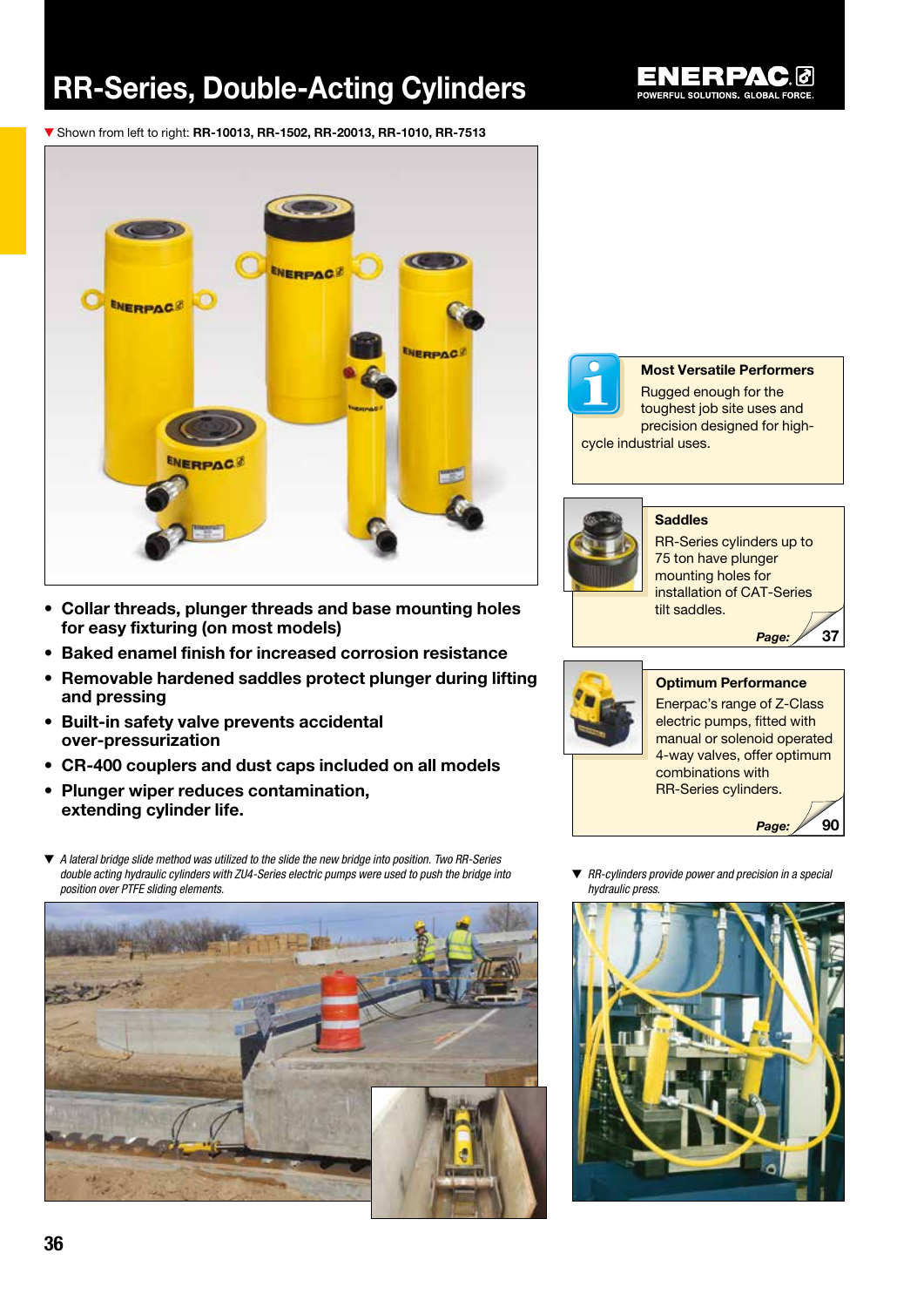# Double-Acting Long Stroke Cylinders



#### Pump Selection

A double-acting cylinder must be powered by a pump with a 4-way valve.

71

*Page:*

#### ▼ QUICK SELECTION CHART

For complete technical information see next page.

| <b>Cylinder</b> | <b>Stroke</b> | <b>Model</b><br><b>Number</b> |       | <b>Cylinder Effective</b><br>Area | <b>Oil Capacity</b> | Coll.<br><b>Height</b> |      |
|-----------------|---------------|-------------------------------|-------|-----------------------------------|---------------------|------------------------|------|
| <b>Capacity</b> |               |                               |       | (cm <sup>2</sup> )                | (cm <sup>3</sup> )  |                        |      |
| ton<br>(KN)     | (mm)          |                               | Push  | Pull                              | Push                | Pull                   | (mm) |
| 10              | 254           | <b>RR-1010</b>                | 14,5  | 4,8                               | 368                 | 122                    | 409  |
| (101)           | 305           | <b>RR-1012</b>                | 14,5  | 4,8                               | 442                 | 147                    | 457  |
| 30              | 209           | <b>RR-308</b>                 | 42,1  | 19,1                              | 879                 | 400                    | 395  |
| (295)           | 368           | <b>RR-3014</b>                | 42,1  | 19,1                              | 1549                | 703                    | 549  |
|                 | 156           | <b>RR-506</b>                 | 71,2  | 21,5                              | 1111                | 335                    | 331  |
| 50<br>(498)     | 334           | <b>RR-5013</b>                | 71,2  | 21,5                              | 2378                | 718                    | 509  |
|                 | 511           | <b>RR-5020</b>                | 71,2  | 21,5                              | 3638                | 1099                   | 733  |
| 75              | 156           | <b>RR-756</b>                 | 102,6 | 31,4                              | 1601                | 490                    | 347  |
| (718)           | 333           | <b>RR-7513</b>                | 102,6 | 31,4                              | 3417                | 1046                   | 525  |
|                 | 168           | <b>RR-1006</b>                | 133,3 | 62,2                              | 2238                | 1045                   | 357  |
| 95<br>(933)     | 333           | <b>RR-10013</b>               | 133,3 | 62,2                              | 4439                | 2071                   | 524  |
|                 | 460           | <b>RR-10018</b>               | 133,3 | 62,2                              | 6132                | 2861                   | 687  |
|                 | 57            | <b>RR-1502</b>                | 198,1 | 95,4                              | 1129                | 544                    | 196  |
| 140             | 156           | <b>RR-1506</b>                | 198,1 | 95,4                              | 3090                | 1488                   | 385  |
| (1386)          | 333           | RR-15013                      | 198,1 | 95,4                              | 6597                | 3177                   | 582  |
|                 | 815           | <b>RR-15032</b>               | 198,1 | 95,4                              | 16145               | 7775                   | 1116 |
| 200<br>(1995)   | 152           | <b>RR-2006</b>                | 285,0 | 145,3                             | 4332                | 2209                   | 430  |
|                 | 330           | <b>RR-20013</b>               | 285,0 | 145,3                             | 9405                | 4795                   | 608  |
|                 | 457           | <b>RR-20018</b>               | 285,0 | 145,3                             | 13025               | 6640                   | 765  |
|                 | 610           | <b>RR-20024</b>               | 285,0 | 145,3                             | 17385               | 8863                   | 917  |
|                 | 914           | <b>RR-20036</b>               | 285,0 | 145,3                             | 26049               | 13280                  | 1222 |
|                 | 1219          | <b>RR-20048</b>               | 285,0 | 145,3                             | 34741               | 17712                  | 1527 |
|                 | 153           | <b>RR-3006</b>                | 457,3 | 243,2                             | 6997                | 3721                   | 485  |
|                 | 305           | <b>RR-30012</b>               | 457,3 | 243,2                             | 13947               | 7418                   | 638  |
| 325             | 457           | <b>RR-30018</b>               | 457,3 | 243,2                             | 20889               | 11114                  | 790  |
| (3201)          | 609           | RR-30024                      | 457,3 | 243,2                             | 27850               | 14811                  | 943  |
|                 | 915           | <b>RR-30036</b>               | 457,3 | 243,2                             | 41843               | 22253                  | 1247 |
|                 | 1219          | <b>RR-30048</b>               | 457,3 | 243,2                             | 55745               | 29646                  | 1552 |
|                 | 152           | <b>RR-4006</b>                | 613,1 | 328,1                             | 9319                | 4987                   | 538  |
|                 | 305           | RR-40012                      | 613,1 | 328,1                             | 18700               | 10007                  | 690  |
| 440             | 457           | <b>RR-40018</b>               | 613,1 | 328,1                             | 28018               | 14995                  | 843  |
| (4292)          | 610           | <b>RR-40024</b>               | 613,1 | 328,1                             | 37400               | 20014                  | 995  |
|                 | 914           | <b>RR-40036</b>               | 613,1 | 328,1                             | 56037               | 29988                  | 1300 |
|                 | 1219          | <b>RR-40048</b>               | 613,1 | 328,1                             | 74737               | 39996                  | 1605 |
|                 | 153           | <b>RR-5006</b>                | 729,7 | 405,4                             | 11164               | 6203                   | 577  |
|                 | 305           | RR-50012                      | 729,7 | 405,4                             | 22256               | 12365                  | 730  |
| 520             | 457           | <b>RR-50018</b>               | 729,7 | 405,4                             | 33347               | 18526                  | 882  |
| (5108)          | 609           | RR-50024                      | 729,7 | 405,4                             | 44440               | 24689                  | 1035 |
|                 | 915           | RR-50036                      | 729,7 | 405,4                             | 66768               | 36973                  | 1339 |
|                 | 1219          | RR-50048                      | 729,7 | 405,4                             | 88951               | 49418                  | 1644 |





### 48 Capacity: 10 - 520 ton Stroke: 57-1219 mm Maximum Operating Pressure: 700 bar Enerpac HCR-Series If your application does not require high cycle, Enerpac HCR-Series cylinders may be the right alternative. *Page:* Speed Chart See the Enerpac Cylinder Speed

Chart in our 'Yellow Pages' to determine your approximate cylinder speed.

> 273 *Page:*



Optional Snap-in Saddles Optional snap-in saddles for RR-Series double-acting cylinders:

| <b>Saddle</b><br><b>Type</b> | <b>Cylinder</b><br><b>Model Number</b> | <b>Saddle</b><br><b>Model</b><br><b>Number</b> |  |  |  |  |  |
|------------------------------|----------------------------------------|------------------------------------------------|--|--|--|--|--|
| Flat                         | RR-1010, 1012                          | A-102F                                         |  |  |  |  |  |
|                              | RR-1010, 1012                          | <b>CAT-10</b>                                  |  |  |  |  |  |
|                              | RR-308, 3014                           | <b>CAT-50</b>                                  |  |  |  |  |  |
| Tilt                         | RR-506, 5013                           |                                                |  |  |  |  |  |
|                              | RR-5020, 756                           | <b>CAT-100</b>                                 |  |  |  |  |  |
|                              | RR-7513                                |                                                |  |  |  |  |  |
| <b>Standard Saddles:</b>     |                                        |                                                |  |  |  |  |  |
|                              |                                        |                                                |  |  |  |  |  |

| Grooved | RR-1010, 1012   A-102G |        |  |  |
|---------|------------------------|--------|--|--|
|         | RR-308, 3014           | A-252G |  |  |

For additional information on saddles:

10 *Page:*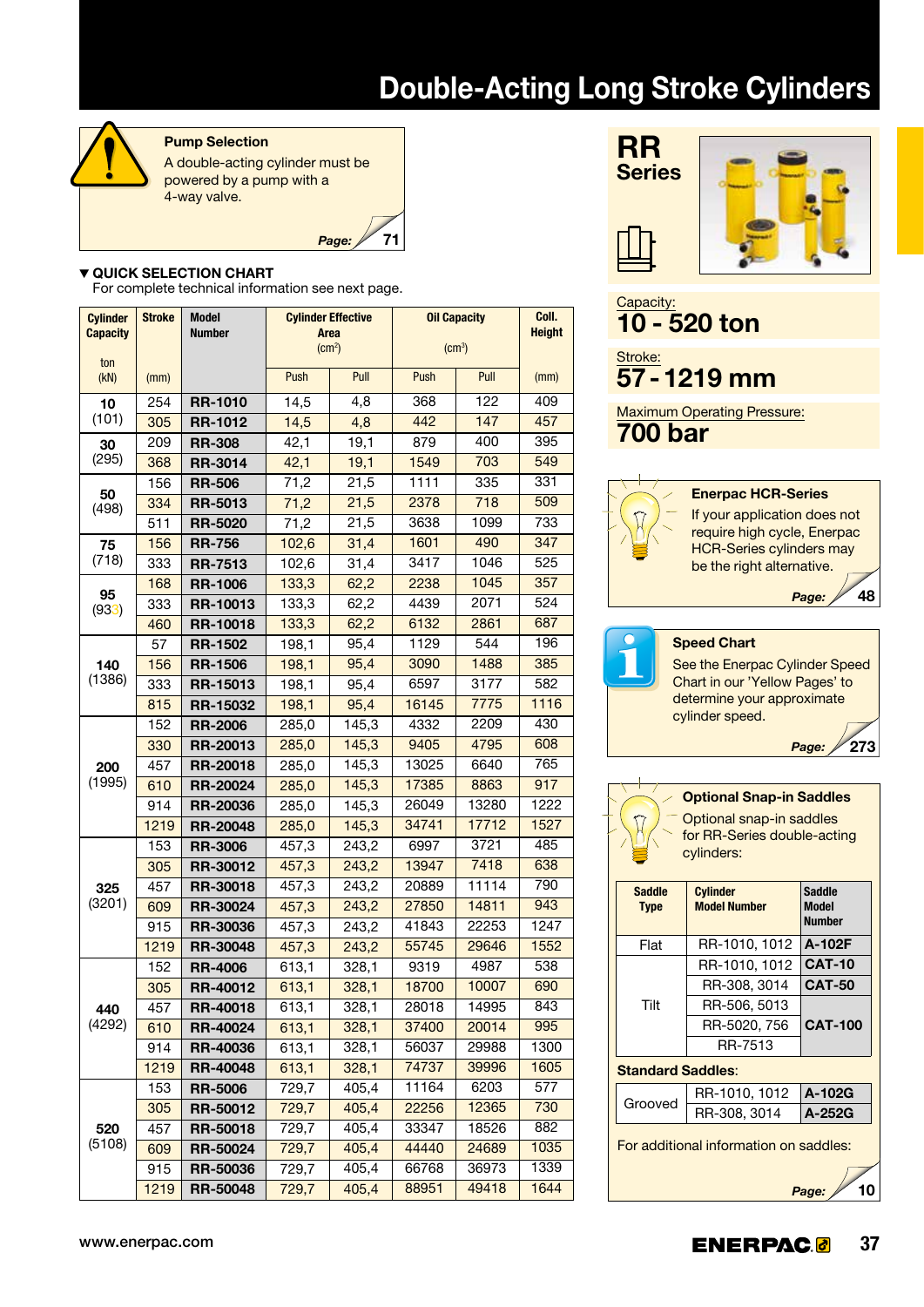## RR-Series, Double-Acting Cylinders



RR-1010 - RR-3014



RR-506 - RR-50048



RR-1006 - RR-30048 RR-506, 5013 RR-756, 7513 RR-1502, 15032 No mounting holes on:



RR-4006 - RR-50048

Base mounting hole location is for reference only, as it is affected by assembly.

| $rac{c}{t}$    |
|----------------|
|                |
| of             |
| S <sub>6</sub> |
|                |

o.

Cylinder retract capacity for ertain RR cylinders may be less an theoretical values, as a result f reduced relief valve pressure ettinas: RR-308/3014: 275 bar RR-506/5013/5020: 480 bar RR-756/7513: 495 bar

RPAC 0

EN

 $\blacksquare$ 

POWERFUL SOLUTIONS. GLOBAL FORCE.

◀ For full features see previous page.

| <b>Cylinder</b><br><b>Capacity</b> | <b>Stroke</b> | <b>Model</b><br><b>Number</b> |           | <b>Max. Cylinder</b><br><b>Capacity</b><br>(KN) | <b>Cylinder</b><br><b>Effective Area</b> | $\text{(cm}^2)$ | <b>Oil</b><br><b>Capacity</b> |       | Coll.<br><b>Height</b> |      | Outside<br>Dia. |  |
|------------------------------------|---------------|-------------------------------|-----------|-------------------------------------------------|------------------------------------------|-----------------|-------------------------------|-------|------------------------|------|-----------------|--|
|                                    |               |                               |           |                                                 |                                          |                 | $\text{(cm}^3\text{)}$        |       | A                      | B    | D               |  |
| ton                                | (mm)          |                               | Push      | Pull                                            | Push                                     | Pull            | Push                          | Pull  | (mm)                   | (mm) | (mm)            |  |
| 10                                 | 254           | RR-1010*                      | 101       | 33                                              | 14,5                                     | 4,8             | 368                           | 122   | 409                    | 663  | 73              |  |
|                                    | 305           | RR-1012*                      | 101       | 33                                              | 14,5                                     | 4,8             | 442                           | 147   | 457                    | 762  | 73              |  |
| 30                                 | 209           | RR-308 *                      | 295       | 53                                              | 42,1                                     | 19,1            | 879                           | 400   | 395                    | 604  | 101             |  |
|                                    | 368           | RR-3014 *                     | 295       | 53                                              | 42,1                                     | 19,1            | 1549                          | 703   | 549                    | 917  | 101             |  |
|                                    | 156           | <b>RR-506</b>                 | 498       | 103                                             | 71,2                                     | 21,5            | 1111                          | 335   | 331                    | 487  | 127             |  |
| 50                                 | 334           | <b>RR-5013</b>                | 498       | 103                                             | 71,2                                     | 21,5            | 2378                          | 718   | 509                    | 843  | 127             |  |
|                                    | 511           | <b>RR-5020</b>                | 498       | 103                                             | 71,2                                     | 21,5            | 3638                          | 1099  | 733                    | 1244 | 127             |  |
| 75                                 | 156           | <b>RR-756</b>                 | 718       | 156                                             | 102,6                                    | 31,4            | 1601                          | 490   | 347                    | 503  | 146             |  |
|                                    | 333           | <b>RR-7513</b>                | 718       | 156                                             | 102,6                                    | 31,4            | 3417                          | 1046  | 525                    | 858  | 146             |  |
|                                    | 168           | <b>RR-1006</b>                | 933       | 435                                             | 133,3                                    | 62,2            | 2238                          | 1045  | 357                    | 525  | 177             |  |
| 95                                 | 333           | RR-10013                      | 933       | 435                                             | 133,3                                    | 62,2            | 4439                          | 2071  | 524                    | 857  | 177             |  |
|                                    | 460           | RR-10018                      | 933       | 435                                             | 133,3                                    | 62,2            | 6132                          | 2861  | 687                    | 1147 | 177             |  |
|                                    | 57            | <b>RR-1502</b>                | 1386      | 668                                             | 198,1                                    | 95,4            | 1129                          | 544   | 196                    | 253  | 203             |  |
| 140                                | 156           | <b>RR-1506</b>                | 1386      | 668                                             | 198,1                                    | 95,4            | 3090                          | 1488  | 385                    | 541  | 203             |  |
|                                    | 333           | RR-15013                      | 1386      | 668                                             | 198,1                                    | 95,4            | 6597                          | 3177  | 582                    | 915  | 203             |  |
|                                    | 815           | <b>RR-15032</b>               | 1386      | 668                                             | 198,1                                    | 95,4            | 16145                         | 7775  | 1116                   | 1931 | 203             |  |
| 200                                | 152           | <b>RR-2006</b>                | 1995      | 1017                                            | 285,0                                    | 145,3           | 4332                          | 2209  | 430                    | 582  | 247             |  |
|                                    | 330           | RR-20013                      | 1995      | 1017                                            | 285,0                                    | 145,3           | 9405                          | 4795  | 608                    | 938  | 247             |  |
|                                    | 457           | RR-20018                      | 1995      | 1017                                            | 285,0                                    | 145,3           | 13025                         | 6640  | 765                    | 1222 | 247             |  |
|                                    | 610           | <b>RR-20024</b>               | 1995      | 1017                                            | 285,0                                    | 145,3           | 17385                         | 8863  | 917                    | 1527 | 247             |  |
|                                    | 914           | <b>RR-20036</b>               | 1995      | 1017                                            | 285,0                                    | 145,3           | 26049                         | 13280 | 1222                   | 2136 | 247             |  |
|                                    | 1219          | <b>RR-20048</b>               | 1995      | 1017                                            | 285,0                                    | 145,3           | 34741                         | 17712 | 1527                   | 2746 | 247             |  |
|                                    | 153           | <b>RR-3006</b>                | 3201      | 1703                                            | 457,3                                    | 243,2           | 6997                          | 3721  | 485                    | 638  | 311             |  |
|                                    | 305           | RR-30012                      | 3201      | 1703                                            | 457,3                                    | 243,2           | 13947                         | 7418  | 638                    | 943  | 311             |  |
| 325                                | 457           | RR-30018                      | 3201      | 1703                                            | 457,3                                    | 243,2           | 20889                         | 11114 | 790                    | 1247 | 311             |  |
|                                    | 609           | RR-30024                      | 3201      | 1703                                            | 457,3                                    | 243,2           | 27850                         | 14811 | 943                    | 1552 | 311             |  |
|                                    | 915           | RR-30036                      | 3201      | 1703                                            | 457,3                                    | 243,2           | 41843                         | 22253 | 1247                   | 2162 | 311             |  |
|                                    | 1219          | RR-30048                      | 3201      | 1703                                            | 457,3                                    | 243,2           | 55745                         | 29646 | 1552                   | 2771 | 311             |  |
|                                    | 152           | <b>RR-4006</b>                | 4292      | 2297                                            | 613,1                                    | 328,1           | 9319                          | 4987  | 538                    | 690  | 358             |  |
|                                    | 305           | RR-40012                      |           | 4292 2297                                       | 613,1                                    | 328,1           | 18700                         | 10007 | 690                    | 995  | 358             |  |
| 440                                | 457           | <b>RR-40018</b>               |           |                                                 | 4292 2297 613,1                          | 328,1           | 28018                         | 14995 | 843                    | 1300 | 358             |  |
|                                    | 610           | <b>RR-40024</b>               |           | 4292 2297                                       | 613,1                                    | 328,1           | 37400                         | 20014 | 995                    | 1605 | 358             |  |
|                                    | 914           | <b>RR-40036</b>               | 4292 2297 |                                                 | 613,1                                    | 328,1           | 56037                         | 29988 | 1300                   | 2214 | 358             |  |
|                                    | 1219          | <b>RR-40048</b>               | 4292 2297 |                                                 | 613,1                                    | 328,1           | 74737                         | 39996 | 1605                   | 2824 | 358             |  |
|                                    | 153           | <b>RR-5006</b>                |           | 5108 2838                                       | 729,7                                    | 405,4           | 11164                         | 6203  | 577                    | 730  | 397             |  |
|                                    | 305           | <b>RR-50012</b>               | 5108      | 2838                                            | 729,7                                    | 405,4           | 22256                         | 12365 | 730                    | 1035 | 397             |  |
| 520                                | 457           | RR-50018                      |           | 5108 2838                                       | 729,7                                    | 405,4           | 33347                         | 18526 | 882                    | 1339 | 397             |  |
|                                    | 609           | RR-50024                      | 5108      | 2838                                            | 729,7                                    | 405,4           | 44440                         | 24689 | 1035                   | 1644 | 397             |  |
|                                    | 915           | <b>RR-50036</b>               |           | 5108 2838                                       | 729,7                                    | 405,4           | 66768                         | 36973 | 1339                   | 2254 | 397             |  |
|                                    | 1219          | <b>RR-50048</b>               |           | 5108 2838                                       | 729,7                                    | 405,4           | 88951                         | 49418 | 1644                   | 2863 | 397             |  |

 $*$  For RR-1010 and RR-1012: N = 32 mm; for RR-308 and RR-3014: N = 55 mm.